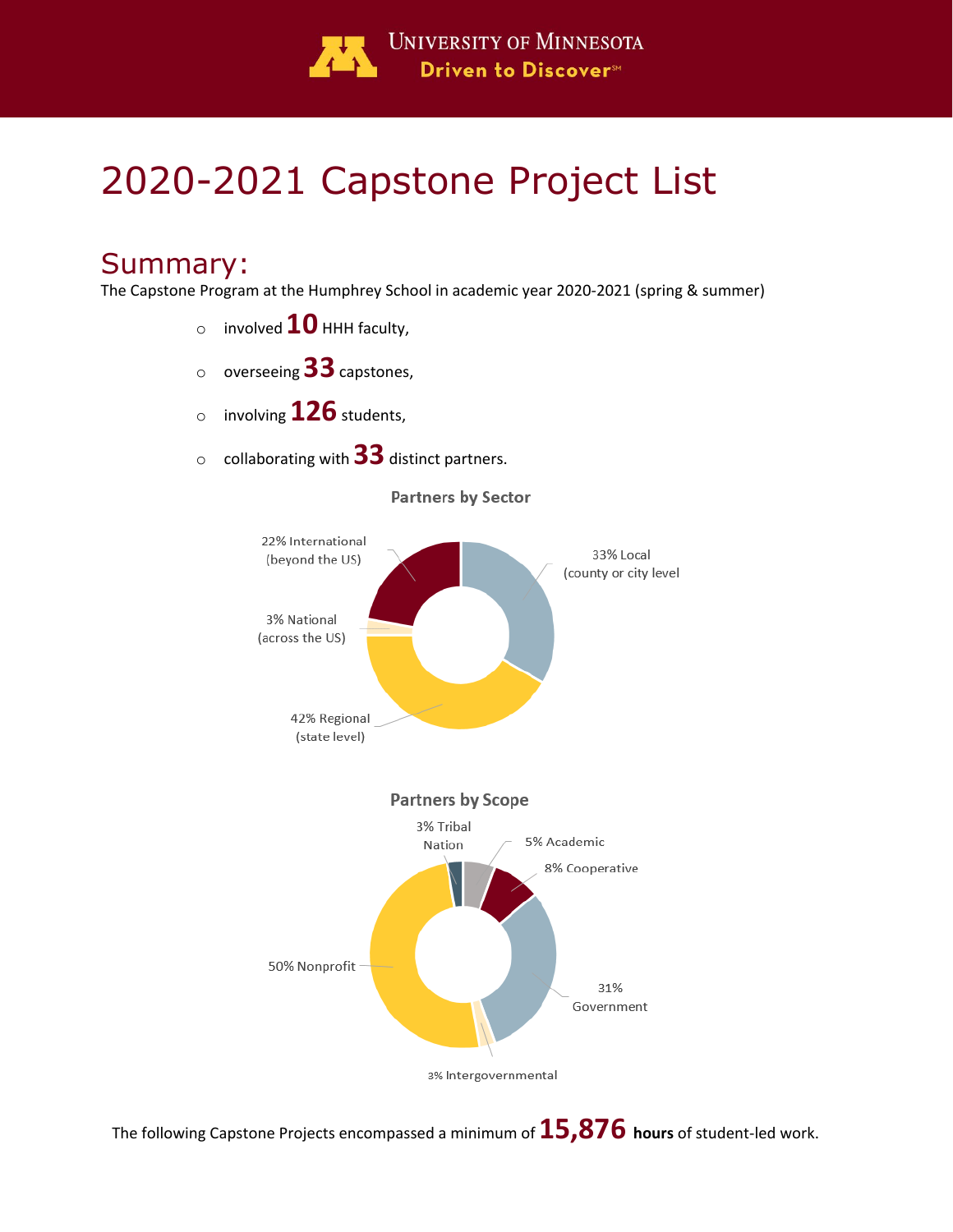## Spring 2021

Global Policy Faculty: Mary Curtin Projects: (3)

### **[Improving Data Collection on Nonproliferation Assistance Projects and Programs Using Social](https://hdl.handle.net/11299/221960)  [Media](https://hdl.handle.net/11299/221960)**

The primary purpose of this capstone research project was the exploration of state-managed social media as a viable methodology to fill knowledge gaps in known assistance programs and projects by member states regarding the activities pertinent to the United Nations' Resolution 1540. To this end, six states were chosen to narrow the focus of the team's research, and following the creation of a methodology, their social media apparatuses were examined for useful and relevant information. **Community Partner**: The Stimson Center

**Team**: Hannah Frey (MPP 2021), JT Kruger (MPP 2021), and Jacob Sprunger (MPP 2021)

### **Foreign Direct Investment and National Security: Case Studies**

Within the past ten years, there has been a global reconsideration of what national security entails. As a result, numerous countries have introduced or significantly amended current FDI policies, specifically with national security in mind. National security has been redefined more expansively, as something that can be threatened by a multitude of issues, such as terrorism, finance, technology, climate change, public health, or inequality. These developments indicate rising protectionism and have implications for global value chains, technology trade, and business compliance. In this research project securitization of FDI was analyzed through three different case studies of three different countries; Japan, the Philippines, and South Africa. It was determined that for The Philippines and South Africa, national security issues are less pressing and remain a lower priority than economic advancement during the pandemic. As such, enacting stricter FDI regulations, which would likely decrease FDI flow, is unlikely until economic stability is achieved. However, in Japan, which already had strict FDI restrictions concerning national security before the pandemic, the economic viability of these regulations is less concerning.

### **Community Partner**: The Stimson Center

**Team**: Kyle Andersen (MPP 2021), Erik Haugen (MPP 2021), Ta'Mara Hill (MHR 2020)

### **Centralization and COVID-19 Recovery: Comparative Analysis of Morocco, Jordan, and Tunisia**

Insufficient responses to the needs of citizens during the COVID pandemic have exposed the lack of transparency, responsiveness, and accountability that characterize many governments in the Middle East and North Africa (MENA) region. These features have exacerbated many of the negative consequences of the pandemic. In this paper, we seek to address the deficit in information about how relative levels of decentralization have affected government responses to COVID, as well as how the COVID crisis may have affected the trajectory of decentralization in these countries. **Community Partner**: International Republican Institute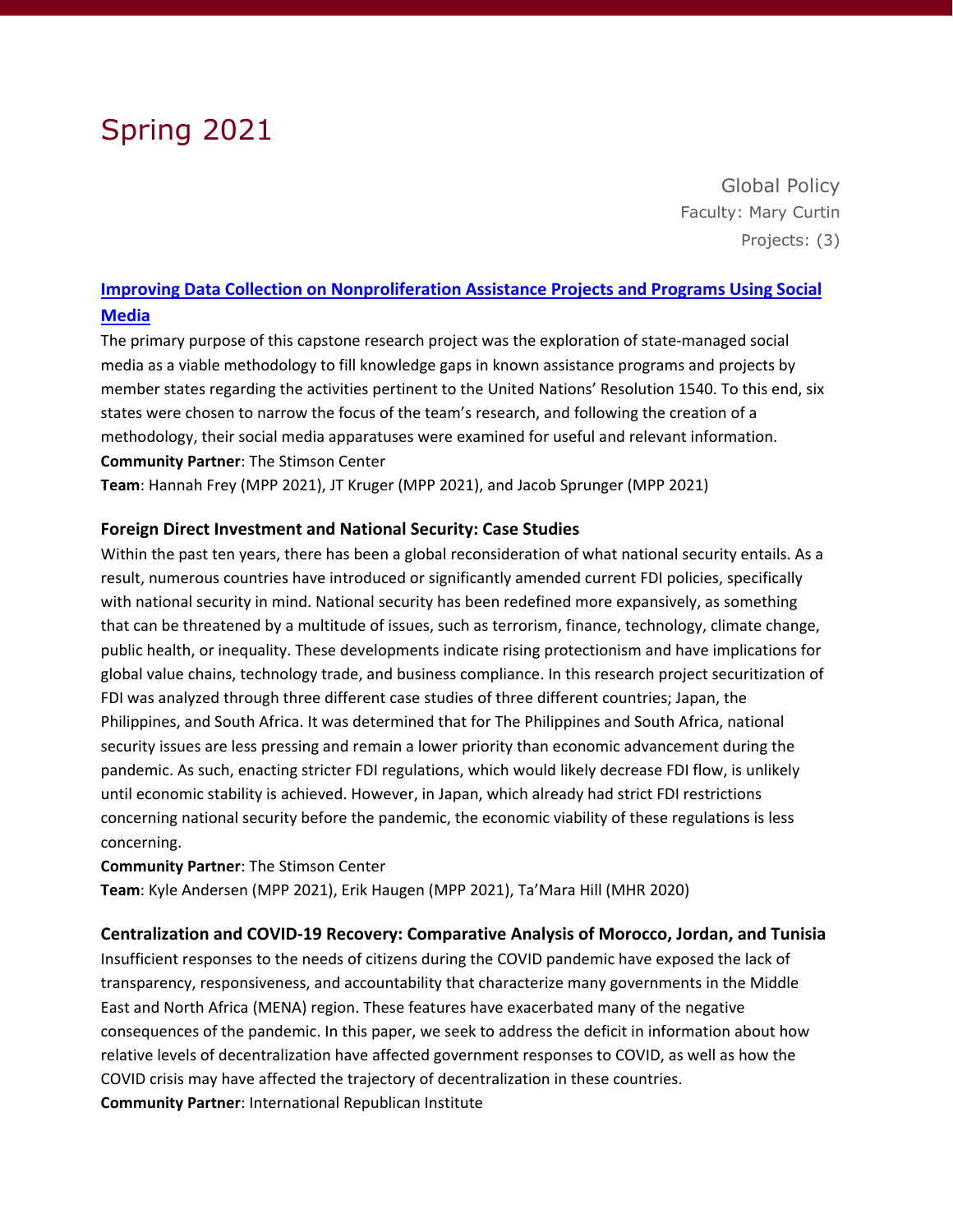**Team**: Chris Grathwol (MHR 2021), Sara Ragab (MDP 2021), Alheen Mahmud (MDP 2021), Miles Wilburn (MPP 2021)

> Human Rights Faculty: Amelia Shindelar Projects: (2)

### **Project details unavailable**

Leadership and Management Faculty: Zhirong "Jerry" Zhao Projects: (3)

#### **Evaluating Hennepin County's 2020 Emergency Rental Assistance Program**

In the spring of 2020, Hennepin County created the Hennepin Emergency Rental Assistance (HERA) program with federal Coronavirus Aid, Relief, and Economic Security Act (CARES Act) funds to assist lowincome renters with emergency housing payments. The county hoped to use HERA funds to assist renters most at risk of losing their housing. Among vulnerable renters, HERA sought to prioritize renters of color to further the county's racial equity goals. For our first research question, we looked at the targeting of HERA program funds overall and of the program's tenant and landlord application portals. For our second research question, we examined how accessible HERA was by comparing its level of administrative burden to similar emergency housing assistance programs administered by peer counties. **Community Partner**: Hennepin County

**Team**: Elika Beck (MPP 2021), Mardi Crean (MPP 2021), Samuel Estes (MPP 2021), Madeline Geitz (MPP 2021), Emilio Vega (MPP 2021)

#### **[Equity in Minnesota State Grantmaking](https://hdl.handle.net/11299/221980)**

The state grantmaking process was not originally designed with equity as the organizing principle. As such, it is unsurprising to learn that nonprofit organizations in Minnesota led by and/or serving Black, Indigenous, and People of Color (BIPOC) receive less state funding than white-led organizations. In recent years, there has been an increasing focus on community involvement when it comes to social service provision. Grassroots activism has elevated participatory funding as an equitable solution to the inequities present in grantmaking processes across the board, whether coming from the state or foundations. Communities know best what they need, and embedded community organizations are well-positioned to communicate these needs and execute the programs necessary to meet them. Unfortunately, the state of Minnesota takes a top-down approach, with agency personnel specifying what programs will be created, and thus funded, rather than asking communities what their needs are. In addition, this disconnected top-down approach leads to an application process that is overly burdensome and does not accurately capture the success of the organizations applying for state funding. Several foundations, both local and national, have taken up the call for centering racial equity in earnest and have implemented innovative giving models that directly engage community members.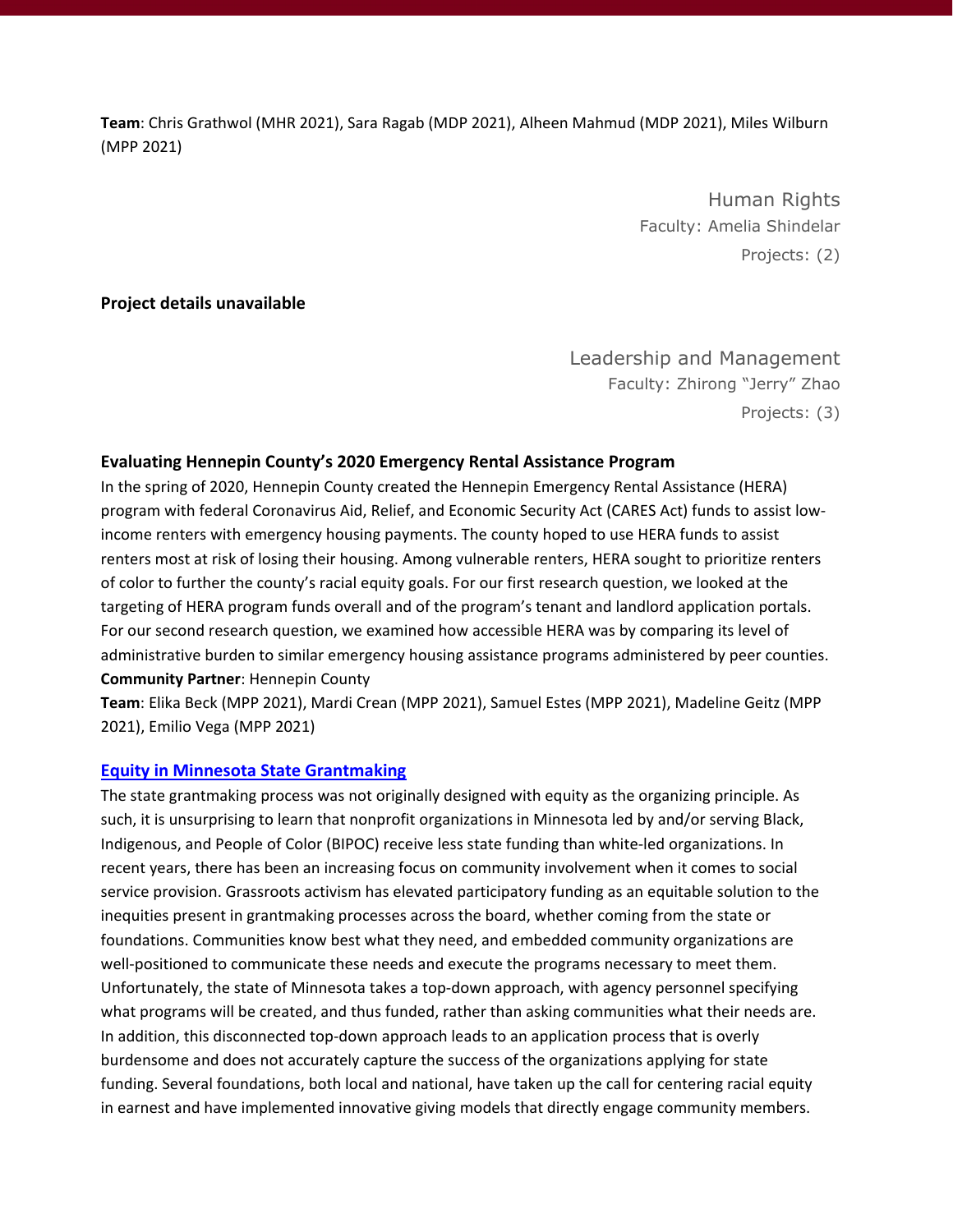Three of these foundations are discussed in this report, to illustrate the potential frameworks the state of Minnesota could adopt to increase racial equity in the state grantmaking process.

**Community Partner**: Minnesota Council of Nonprofits

**Team**: Nicolette Gullickson (MPP 2021), Wendy Jones (MPA 2021), Lilian Sand (MPP 2021), Jiapeng Yan (MPP 2021)

### **[The Social Science Case for a Flexible Benefit Set](https://hdl.handle.net/11299/221982)**

The Flexible Benefit Set (FBS) is an integral part of Pathways to Prosperity and Wellbeing (P2PW), a human-centered design initiative to reform human services in Dakota County and Olmstead County. The FBS addresses the need to remodel public assistance delivery by streamlining funding through a single payment source and eliminating restrictions on how participants can spend public benefits. Our study examined the social science literature pertaining to five core principles of the FBS's design: accessibility, centering equity, trusting families and flexibility, raising benefit cut-offs to the level of a living wage, and eliminating benefit cliffs.

**Community Partner**: Dakota County

**Team**: Tyler Hurley (MPA 2021), Tegan Lecheler (MPP 2021), Laura Proescholdt (MPP 2021), Isabelle Schoppa (MPP 2021), Bridget Siljander (MPA 2021)

> Program Evaluation Faculty: Emily Kalnicky Projects: (3)

### **[Barriers to Wayfinding in Downtown St. Paul: An Evaluation](https://hdl.handle.net/11299/220256)**

As the capital of Minnesota, St. Paul is known for its host of award-winning restaurants, the Mississippi riverfront, and large entertainment venues. Although the downtown area is easily walkable, our client, the CapitolRiver Council (CRC), has heard from residents, visitors, cultural institutions, and businesses alike that people sometimes struggle to figure out their way through the skyways or streets and that zoning requirements that prevent exterior signage may make parts of downtown seem confusing and desolate. This evaluation sought to understand the barriers to wayfinding present in downtown St. Paul so the CRC can better advocate for improvements to the system.

**Community Partner**: CapitolRiver Council

**Team**: Sarah Ritten (MPP 2021), Emma Wu (MPP 2021)

### **[Hands Across the World: Evaluation Plan and Preliminary Results](https://hdl.handle.net/11299/221984)**

Hands Across the World (HAW) has four organizational goals for supporting newly arrived immigrants and refugees into American society. Their goals are cultural settlement, social adaptation, economic adjustment, and political integration. The educational programming that HAW offers is a complex system that involves volunteers, various participants of different nationalities and cultures, a culturally responsive curriculum, and various community partnerships. This evaluation report focuses on the efficacy of the HAW programming in achieving its main goal of supporting newly arrived immigrants and refugees into American society and ultimately leading families to live successful lives in their respective communities.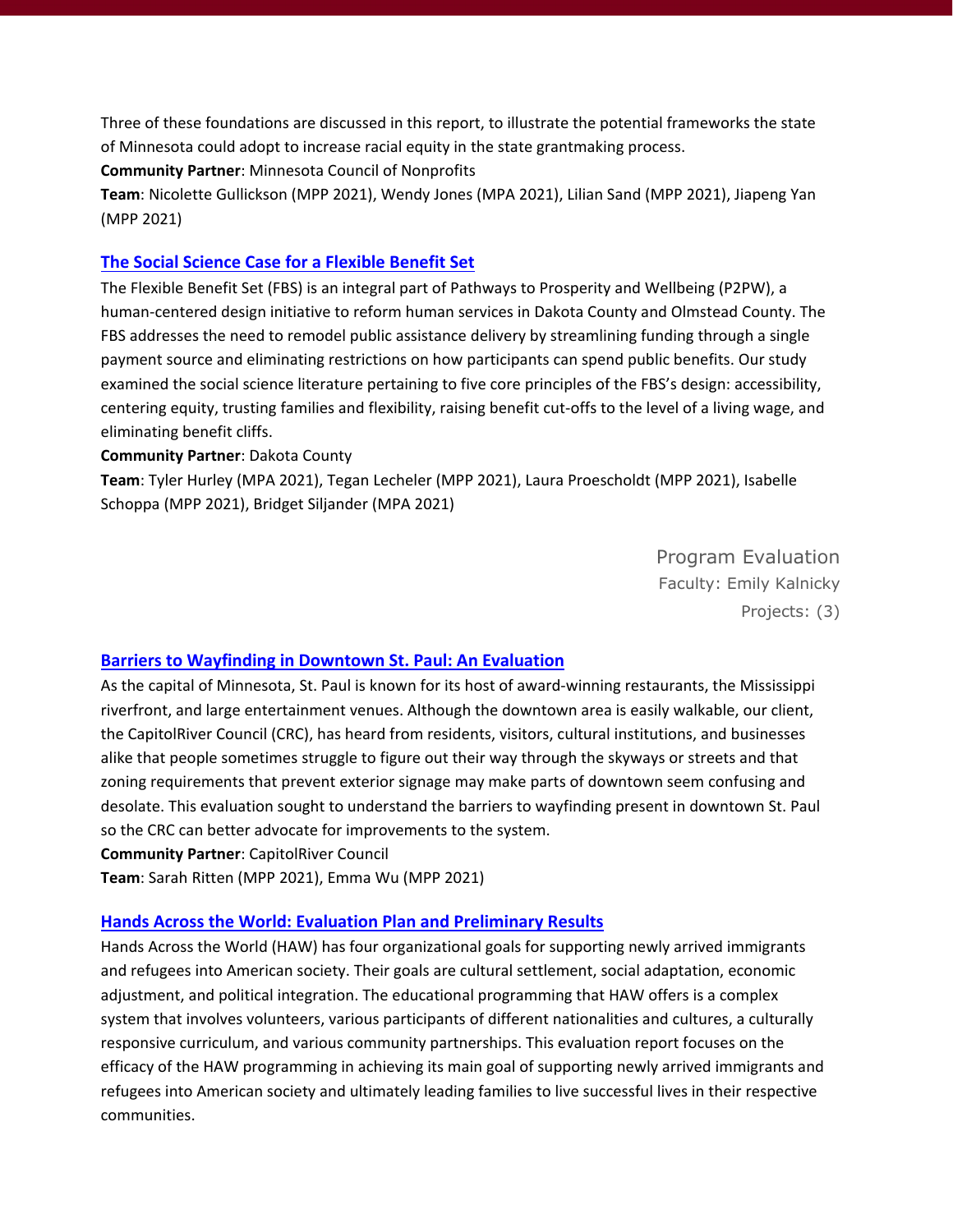### **Community Partner**: Hands Across the World **Team**: Kania Johnson (MPP 2021), Meghna Subba (MDP 2021)

### **[Minnesota Zoo's Operation Curiosity and Wonder: Evaluation of a Curriculum Program](https://hdl.handle.net/11299/221979)**

In spring of 2020 and during the middle of the COVID-19 pandemic and statewide shutdown, the Minnesota Zoo developed a science curriculum program for K-5 teachers that addressed newly adopted science standards developed by the state of Minnesota. The curriculum could be used by teachers teaching remotely as an analogue (off-line) resource to increase access to learning resources without technology being a barrier. Titled "Operation Curiosity and Wonder" (OCW), this new curriculum was passed out to schools and teachers for immediate use. Although the OCW curriculum provided good science content, it likely saw minimal use due to time pressures from the pandemic, a wealth of competing resources, and a preference among teachers for digital (not analog) content. Accessibility of curriculum is an ongoing discussion among educators, and while OCW's format favors accessibility in one sense, there remain barriers.

#### **Community Partner**: Minnesota Zoo

**Team**: Sam Storck-Post (MPP 2021), Leslie Yetka (MPA 2021)

Public Engagement Faculty: LisaBeth Barajas

Projects: (2)

### **[Public Engagement: Urban Tree Canopy Update](https://hdl.handle.net/11299/220178)**

The City of Woodbury has identified critical success factors related to environmental stewardship as part of its 2040 plan. A core area of focus is improving the city's urban forest, with significant public investments being made to increase its urban tree canopy. The main goals of the initiative include: equitably increasing the city's percentage of tree canopy coverage; and reviewing and updating the approved tree species list to address plant diversity, introduction of pests, and shifting plant hardiness zones. The City recognizes that any decisions made to increase the urban tree canopy need to be made in partnership with a broad group of stakeholders. In an effort to ensure appropriate public engagement for this initiative, the City has partnered with the University of Minnesota through its Resilient Communities Project to develop proper guidance for public engagement.

**Community Partner**: Metropolitan Council and City of Woodbury

**Team**: Bill Baker (MPP 2021), Jamie Kennedy (MURP 2021), Kathryn Stower (MURP 2021), Naomi Rodiles (MPA 2020)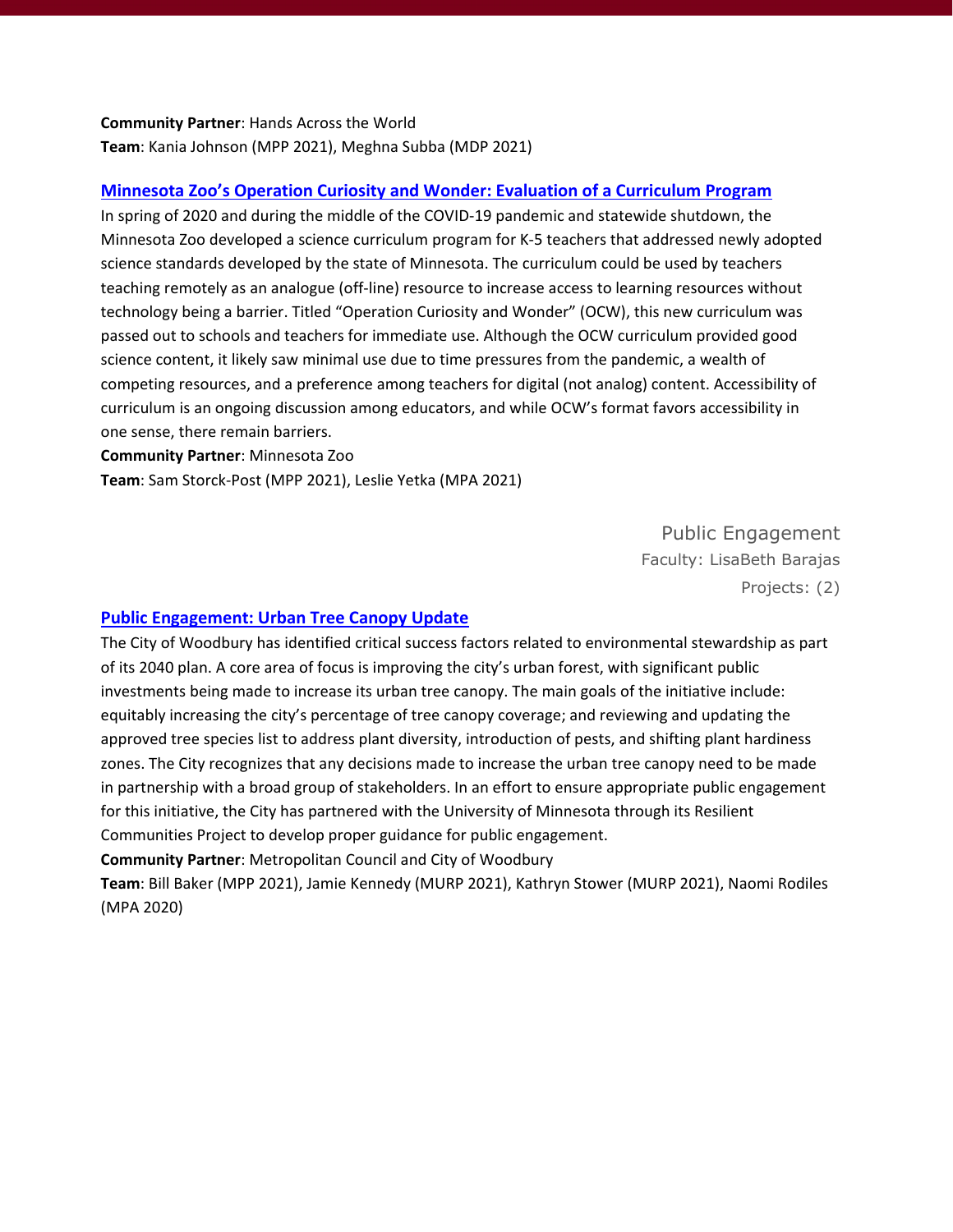### Science, Technology and Environmental Policy (STEP) Faculty: Greg Lindsey Projects: (3)

### **Co-Creation to Heal Collateral Damage: Strategic Engagement Plan for a Just Approach to Brownfield Redevelopment in the Twin Cities**

This strategic engagement plan was completed to assist Minnesota Brownfields (MB) in shifting practices to further focus on equity and environmental justice. This shift in perspective comes following similar shifts from a major funder of MB and at a time of heightened discussion of inequality, particularly in and around Minneapolis. It was written using the mapping and visualization analysis and key community interviews discussed in the Co-Creation to Heal Collateral Damage Report. **Community Partner**: Minnesota Brownfields

**Team**: Brynna Bargfeld (MPP 2021), Clare Riley (MURP 2021), Kyle Malone (MURP 2021)

### **[Great River Energy: Water Heater Potential and Application](https://hdl.handle.net/11299/221962)**

This report provides analysis and recommendations about demand-side management programs involving water heaters at the energy cooperative Great River Energy (GRE). We provide an introduction with background on GRE and water heater (WH) demand-side management (DSM) technology. We then highlight two case studies. The first case study examines WH DSM programs used at utilities comparable to GRE and provides context into how GRE could learn from what peer utilities do. The second case study turns internal and looks at the existing web-based communication strategies of GRE's 28 memberowner cooperatives. We conducted interviews with member-owner co-ops and WH wholesalers and technicians to gain insight into how GRE can better facilitate load management and improve communications about these programs. We conclude with recommendations and example communication methods.

### **Community Partner**: Great River Energy

**Team**: Sophie Blumenstock (MURP 2021), Katrina Little (STEP 2021), Jamie Stallman (STEP 2021), Natalie Townsend (MPP 2021)

### **[WCROC Farm Sustainability Project: Considering Online Decision Support Tools](https://hdl.handle.net/11299/221958)**

The University of Minnesota's West Central Research and Outreach Center (WCROC) is aiming to provide an online decision support tool to farmers that will help them improve the sustainability and resiliency of their operations. We investigated the various forms decision support tools can take, and the factors that affect their uptake and use by farmers. There are 15 variables and eight "core factors" affecting tool use including: cost, ease of use, peer recommendation, and relevance to users. In designing a tool that is easy to use and relevant to farmers, there are a wide array of metrics and indicators that could be used. At a time when sustainable agriculture policy, incentives, and metrics are rapidly evolving, we believe WCROC can best meet its goals by working with farmers to consider the design elements of an online decision support tool, focusing on the key variables including accessibility and ease of use. Additionally, a WCROC platform should provide a platform which builds farmers' social capital and enhances farmer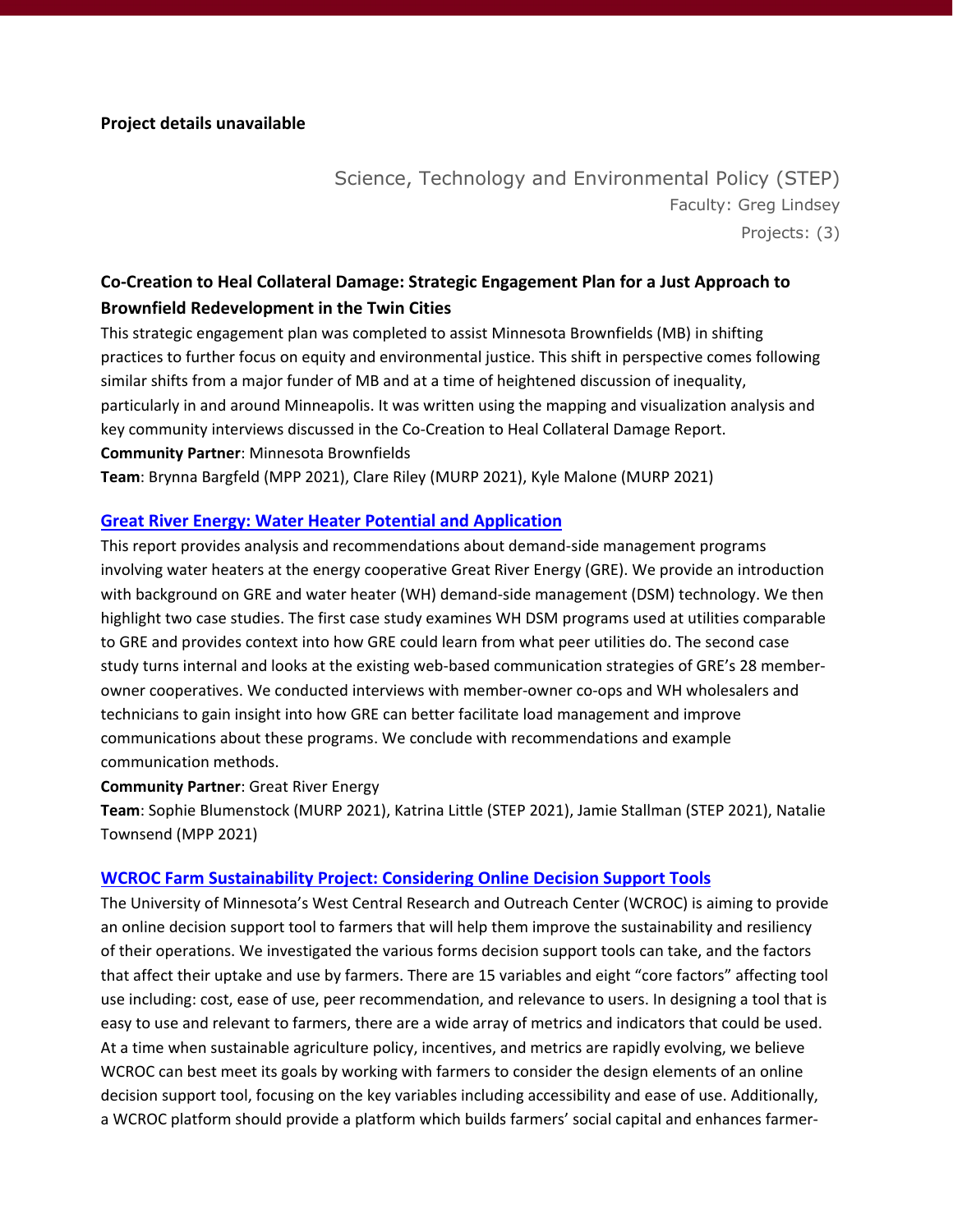to-farmer communication and learning. Providing a forum that captures and shares farmers' personal knowledge and experiences will help farmers engage with the online tool and convert new knowledge into new farming practices.

**Community Partner**: University of Minnesota West Central Research and Outreach Center **Team**: Michaela Carlson (STEP 2021), Rob Kretz (MURP 2021), Lindsey Krause (STEP 2021), Rachel Hauber (STEP 2021)

> Social Policy Faculty: Maria Hanratty Projects: (2)

### **[Strategies to Improve Point-In-Time \(PIT\) Counts of Unsheltered Homelessness: An Evaluation](https://conservancy.umn.edu/handle/11299/220075)  [of Hennepin County's Current Approach and Summary of Lessons Learned from Other](https://conservancy.umn.edu/handle/11299/220075)**

### **[Communities](https://conservancy.umn.edu/handle/11299/220075)**

The Hennepin County Office of Housing Stability requested assistance from students at the Humphrey School of Public Affairs to conduct a study about how best to reform and improve their point-in-time (PIT) count of people experiencing homelessness. The Hennepin County CoC's PIT counts of both sheltered and unsheltered people experiencing homelessness contribute to the determination of federal funding received to support the County's population experiencing homelessness. Current counting methods are resource-intensive—particularly for the unsheltered count—and likely yield an underestimate of people experiencing homelessness. These concerns have led to skepticism about the practicality of the PIT count, as well as confusion around funding allocations.

### **Community Partner**: Hennepin County

**Team**: Susan Bergmann (MURP 2021), Rowan Hilty (MPP 2021), Ashley Hirilall (MPP 2021), Lauren Kraft (MPP 2021)

### **[Watching the Watchers: An Examination of the Minnesota Office of Ombudsperson for](https://hdl.handle.net/11299/221964)  Families and Recommended Reforms [to Expand Ombudsperson Services for Minnesota Foster](https://hdl.handle.net/11299/221964)  [Youth](https://hdl.handle.net/11299/221964)**

Our team of four graduate students from the University of Minnesota Humphrey School of Public Affairs, in partnership with Foster Advocates of Minnesota, evaluated the current capacity of the Minnesota Office of Ombudsperson for Families (OBFF) to serve foster youth. Foster children and youth in Minnesota are vulnerable to cracks in the child welfare system, and are disproportionately at risk of homelessness, disruption to education, poor mental health, and adverse childhood experiences (ACEs). Through our research of states with both children and family ombudspeople, as well as foster youth ombudspersons, we found that foster youth in Minnesota currently lack access to the OBFF, and may benefit from having an ombudsperson equipped to investigate their specific complaints and to advocate for systems change on their behalf.

### **Community Partner**: Foster Advocates

**Team**: Samantha Flax (MHR 2021), Jerica Gomez (MURP 2021), Suriya Vijayasarathy (MPP 2021), Emily Zaffiro (MPP 2021)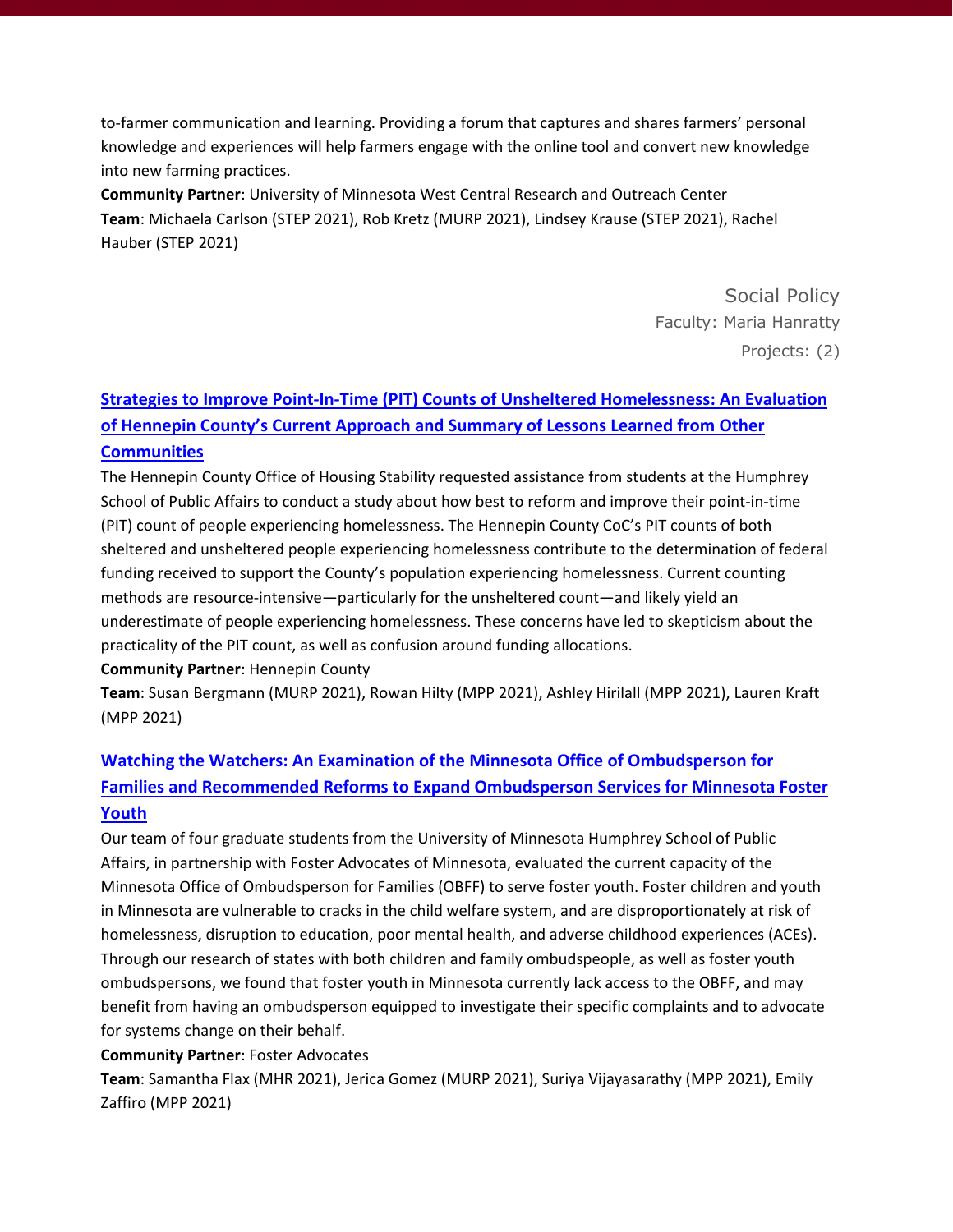### **Health Equity in the Ramsey County Transportation System**

This report, created for Ramsey County Public Works, investigates the current state of the transportation system owned and maintained by Ramsey County. This includes lanes for vehicles, adjacent bike lanes, sidewalks, and other public transportation infrastructure that shares space within and alongside roadways. The report identifies transportation related factors contributing to health equity and introduces a vision for health equity in the future, followed by actions that the Ramsey County Public Works Department should take to advance health equity.

**Community Partner**: Ramsey County Public Works

**Team**: Addison Coley (MURP 2021), Benny Manibog (MURP 2021), Cody Flannery (MURP 2021), Doug Benton (MURP 2021), Sarah Paulus (MURP 2021)

### **[Fare Free Future](https://hdl.handle.net/11299/221963)**

The COVID-19 pandemic radically altered Metro Transit's revenue system, likely with lasting change to transit ridership. This disruption is an opportunity to evaluate Metro Transit's fare system. This report provides recommendations to reach a vision for a simplified and more equitable fare system. These recommendations are developed from background information on Metro Transit and its riders, documentation of existing conditions, review of relevant literature, and interviews with stakeholders and subject matter experts. Recommendations focus on the conceptual level and center all-purpose riders.

### **Community Partner**: Metro Transit

**Team**: Dillon Cummins (STEP 2021), Caroline Ketcham (MURP 2021), Erika Shepard (MURP 2021), Jed Hanson (MURP 2021)

> Urban Planning Faculty: Greg Lindsey Project: (6)

### **[Building Community, Embracing Difference: Immigrants, Refugees, and Local Government](https://hdl.handle.net/11299/221951)  [Outreach in Rural Minnesota](https://hdl.handle.net/11299/221951)**

Immigrant and refugee populations in Greater Minnesota face distinct challenges and have distinct needs. Government responsibility for the wellbeing of immigrant and refugee populations in rural Minnesota is shared across state, county, and city levels. Government actions can be augmented by community groups and local employers, but all groups have the potential to play an improved role ensuring those who have settled in rural Minnesota continue to feel welcome, respected, and represented in their community. A growing body of literature on rural America's relationship with international migration highlights the influence of effective government communication and representation on successful integration, access to services, and social cohesion. This report draws upon the established body of research and interviews with twenty government staffers, elected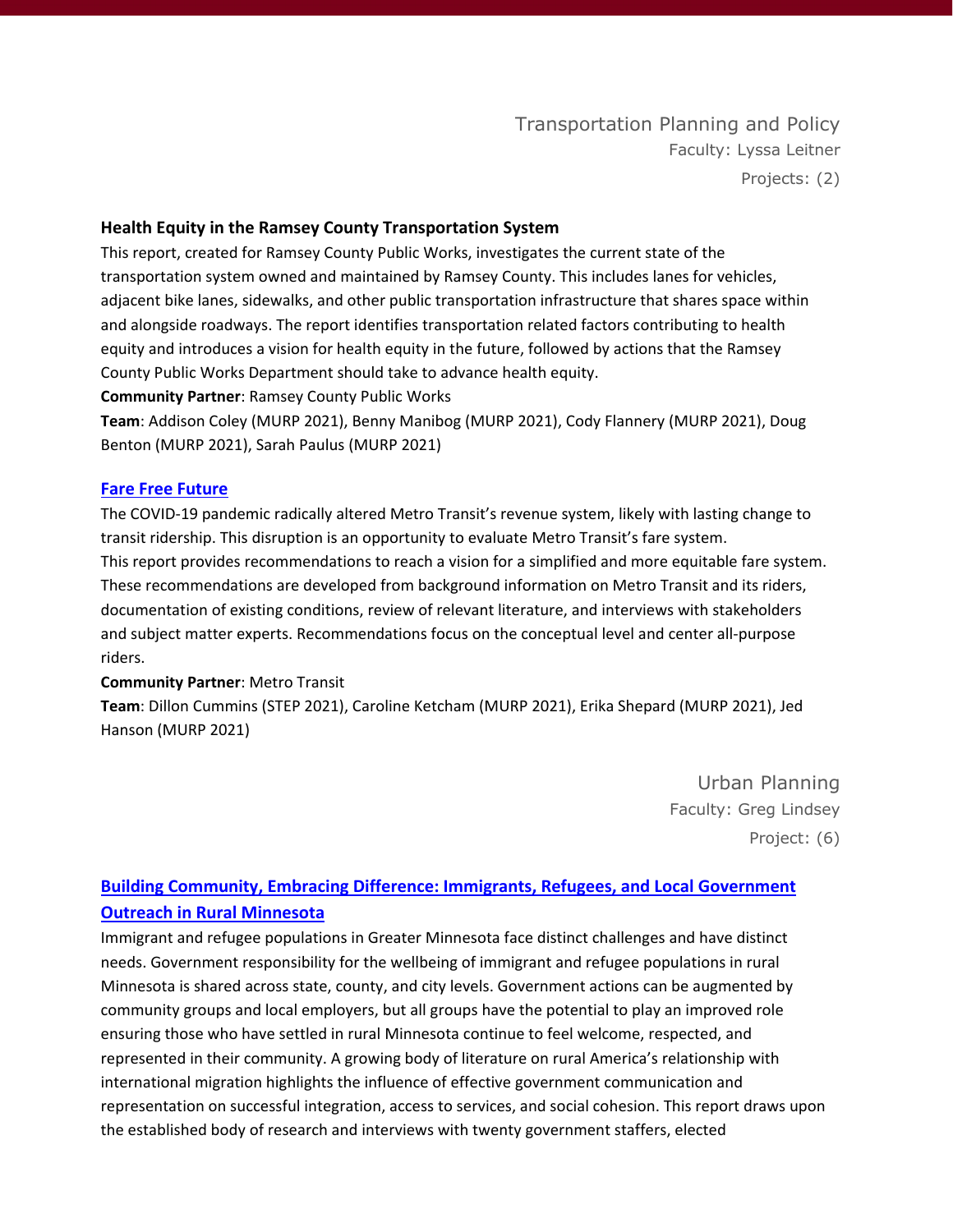representatives, and community members from four sample cities in rural Minnesota. These interviews assessed government perceptions of issues facing local immigrant and refugee communities and, in turn, how well connected these local governments are to those populations.

**Community Partner**: The Center for Rural Policy & Development

**Team**: Elizabeth Gehlen (MPP 2021), Josiah Moore (MPP 2021), Whitney Oachs (MPP 2021), Ryan Redmer (MPP 2021)

### **[Urban Flourishing: BioSolar's Effects on Urban Heat Islands & Implications for Equity and](https://hdl.handle.net/11299/220254)  [Gentrification](https://hdl.handle.net/11299/220254)**

The Minnesota Metropolitan Council sought support for its Surface with Purpose tool, an application that projects the potential benefits of green roofs, solar photovoltaic panels and integrated BioSolar systems on public and commercial properties. This report addresses two research questions for further development of this tool: 1) To what extent do BioSolar systems impact the Urban Heat Island Effect? 2) What equity and gentrification considerations are important for policymakers to keep in mind when designing BioSolar System policies? Are BioSolar systems on commercial and public properties associated with an increased likelihood of surrounding neighborhoods to gentrify?

### **Community Partner**: Metropolitan Council

**Team**: Morgaine Butler (MPP 2021), Jessy Countney (MURP 2021), David Gottfried (MPP 2021), Nathan Vikeras (STEP 2021)

### **[Planning for Economic Development and Resilience Post Covid-19](https://hdl.handle.net/11299/220252)**

As the Covid-19 pandemic was still sweeping across the nation, the City of Minnetonka took the proactive step to investigate strategies for promoting economic development and resilience post Covid-19. This involved researching the impacts to their economy and compiling a list of strategies to respond. The major economic impacts felt by the Covid-19 pandemic fall into four categories, impacts to businesses, workers, local governments, and consumers. In an attempt to lessen these economic impacts, federal, state, county, and local governments throughout the country enacted numerous strategies to provide relief. To help the City of Minnetonka promote economic development and resilience, this report provides a series of recommendations with varying levels of urgency. Our most urgent recommendations include strategies for emerging from the pandemic smoothly. These focus on immediate concerns and promote continuing some existing strategies. The next series of recommendations focuses on long-term success for the city. Finally, our last set of recommendations were included to prepare for a future crisis with similar impacts to the Covid-19 pandemic. These recommendations are aimed at reducing the negative impacts from the start and helping city staff navigate the crisis more effectively.

### **Community Partner**: City of Minnetonka

**Team**: Andre Ingram (MPP 2021), Paul Daniels (MURP 2021), Stephen Jensen Estevez (MURP 2021), Yuanyuan Zhou (MURP 2021)

### **[Trail demand calculator: A public utility for trail use estimation](https://hdl.handle.net/11299/221953)**

Shared-use trails are an important and expansive investment for the wellbeing of Minnesotans. For our capstone we researched qualities related to trails to develop a trail demand model. This model became the foundation for an interactive trail demand calculator that allows users to estimate trail use.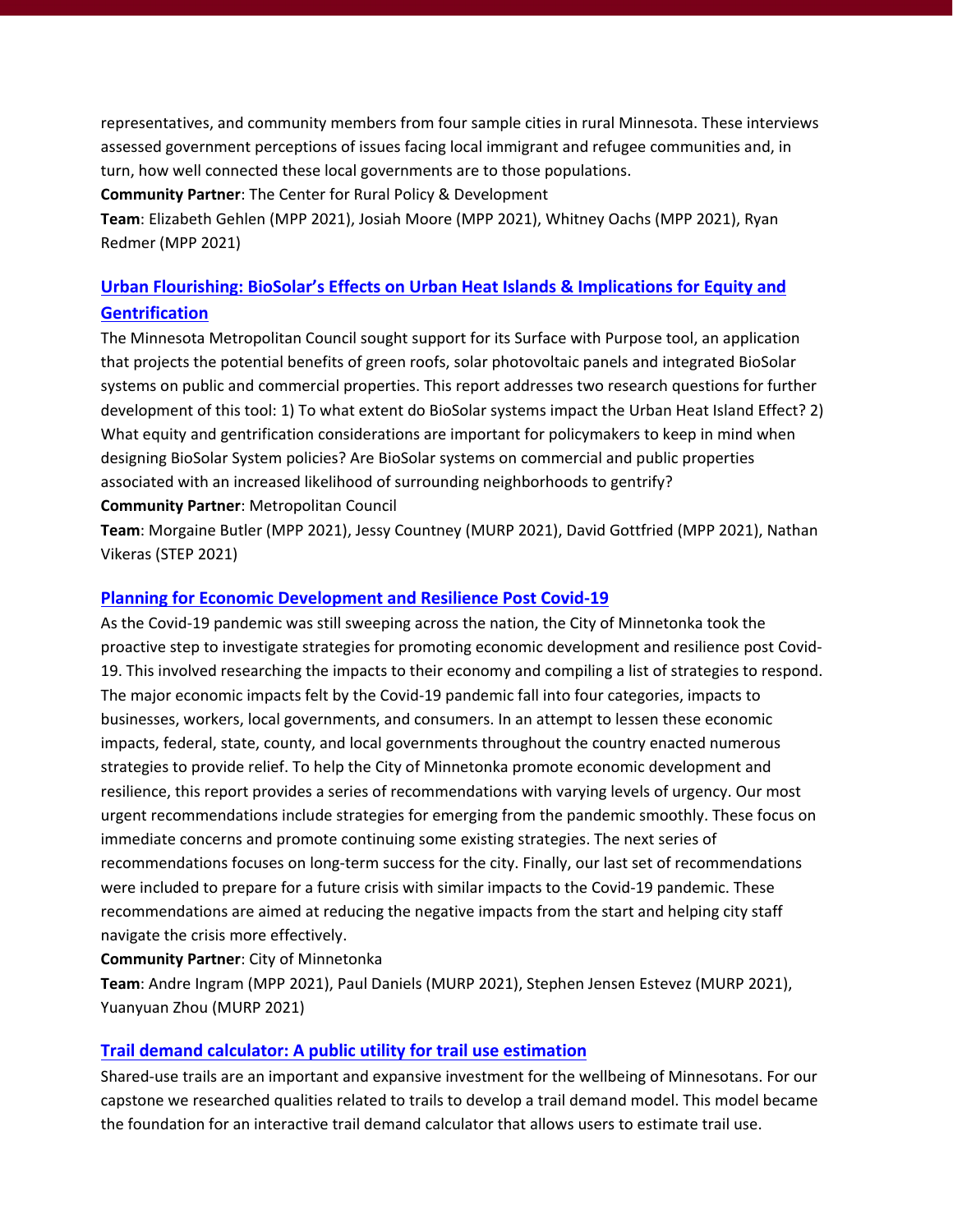#### **Community Partner**: Parks & Trails Council of Minnesota

**Team**: Jenny Ackerson (MURP 2021), Raymond Eliot (MURP 2021), Ian Jacobson (MURP 2021), Zoey Sai (MURP 2021)

### **[Planting the Seeds of Change: Germinating a Greener Future An Exercise in Co-Creation](https://hdl.handle.net/11299/221952)**

The nascent and burgeoning realm of co-creation in community formed the basis for this project. The central realm: food sovereignty and food justice organizations on the Northside of Minneapolis. Our goal was to create materials that could easily be edited, expanded, and updated over time to provide the greatest use to Project Sweetie Pie (PSP) and its partners. Our work should be contextualized as a first "phase" for making collaboration on food, climate, racial, social, and economic justice in Minneapolis more effective and efficient in the months and years to come. While the work described in this report further grows roots for the organization, further phases will flower and harvest the fruits of this labor to strengthen the work of PSP.

#### **Community Partner**: Project Sweetie Pie

**Team**: Kathy Ahlers (MPA 2021), Anna Crouch (MURP 2021), Matthew Gabb (MURP 2021), Keith Wyne (MPA)

### **[Multi-modal wayfinding in St. Louis Park](https://hdl.handle.net/11299/221961)**

St. Louis Park is home to many popular trails and parks, as well as shopping centers and other important community resources. It is important that residents and visitors understand how to access all the destinations St. Louis Park has to offer. A wayfinding system designed for the needs of pedestrians, cyclists and transit users in St. Louis Park will aid people in navigating the city. It can also increase people's comfort level when using non-vehicular modes of transportation and can even encourage people to walk, bike or take the bus more often. This project, led by four Master's of Urban and Regional Planning students at the University of Minnesota, provides St. Louis Park staff the background, engagement tools, key considerations, and program and cost estimates they need to implement a wayfinding system within the city. The project employs a Race Equity & Inclusion (REI) lens to ensure the wayfinding system benefits all residents and provides special consideration for BIPOC (Black, Indigenous and People of Color) communities.

### **Community Partner**: City of St. Louis Park

**Team**: Meredith Benesh (MURP 2021), Katie Emory MURP 2021), Melissa Duhn (MURP 2021), Chris Hong (MURP 2021)

> Capstone in Development Practice (MDP 5200) Faculty: David Wilsey Projects: (3)

**Project details unavailable**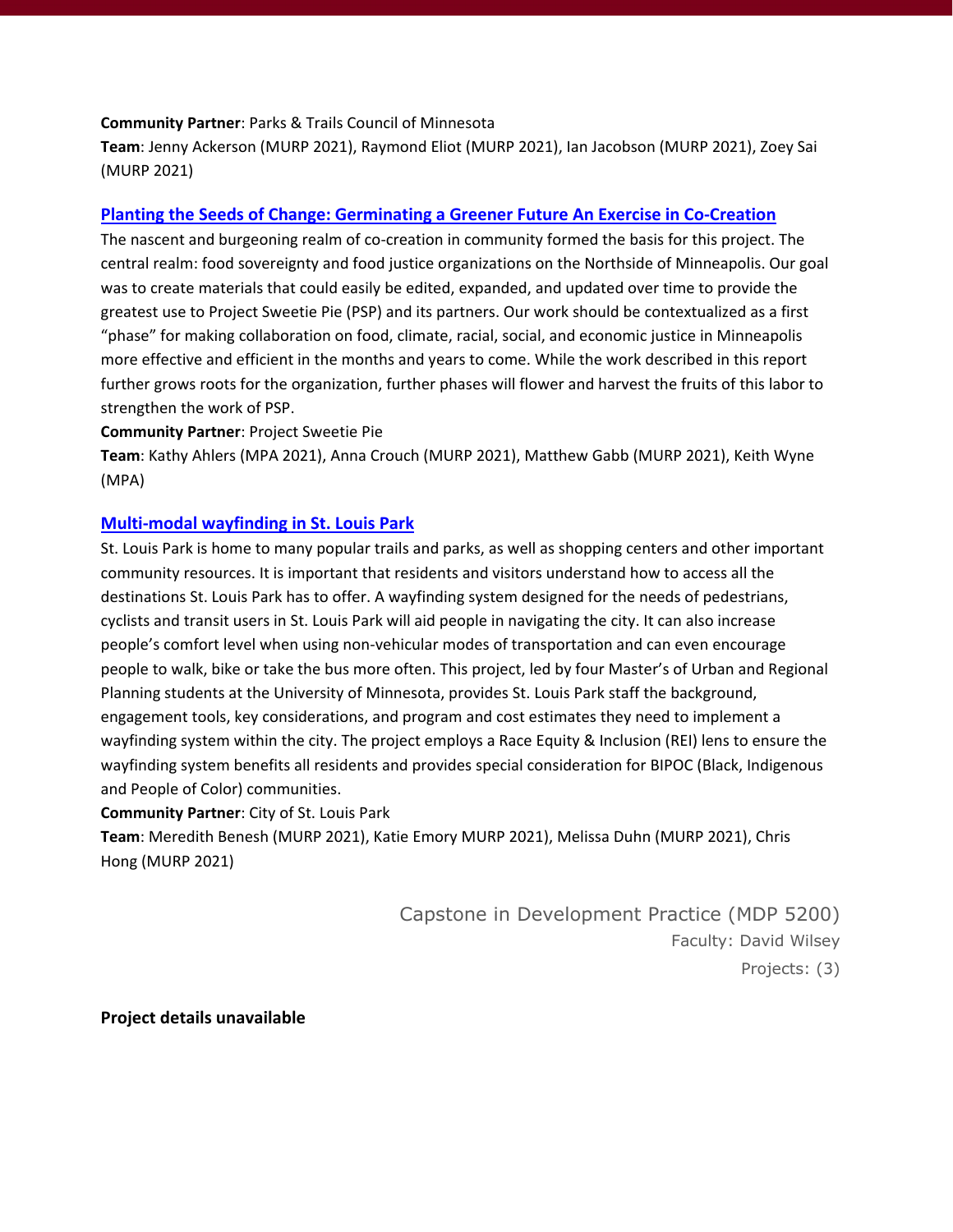## Summer 2021

Leading Organizational and Community Change Faculty: Robin Phinney Projects: (4)

### **Equity in Banking and Lending - [Project Findings and Next Steps](https://hdl.handle.net/11299/223214)**

The community is poised to address issues related to disparities in access and quality of banking & lending options and solutions for African Americans in North Minneapolis in particular. This project seeks to understand the dynamics of barriers, assets, and potential solutions related to banking and lending specifically for African American-owned small businesses in North Minneapolis. In assessing this issue, the Capstone team and community partners hope this will be the starting point in a collaborative effort including the banking & business community to address some of the issues raised in this research project.

**Community Partner**: UMN Urban Research and Outreach-Engagement Center (UROC) and the Minnesota Department of Commerce

**Team**: John Mbali (MPA 2021), Aaron S. Williamson (MPA 2021), Jessica Arika (MPA 2022), Blanca Martinez Gavina (MPA 2021)

### **[Improving Transparency and Oversight of Emergency Medical Services in Minnesota](https://hdl.handle.net/11299/225225)**

Abstract/ This project was completed as part of a partnership between the Minnesota State Fire Chiefs Association (MSFCA) and the University of Minnesota's Resilient Communities Project. The goal of this project was to examine the efficacy of public and private EMS service delivery in Minnesota. The capstone team conducted a comparative analysis and policy interviews and provided guidance and recommendations for how to approach revising current state EMS policy.

**Community Partner**: Minnesota State Fire Chiefs Association

**Team**: Maya Beecham (MPA 2021), Ander Bolduc (MPA 2021), Dieudonne Kabaso (MPA 2022), Kaitlin Ostlie (MPA 2021)

### **Advocating for Education Equity: [Strategies and Opportunities for Great Expectations](https://hdl.handle.net/11299/225834)**

Minnesota's educational disparities are well-documented. In recent years, the state's sizable gaps in academic achievement have generated increasing attention as the state grapples with racial and ethnic disparities across a range of socio-economic outcomes. While Minnesota is consistently ranked as one of the best places to live in the United States, Minnesotans of color, and Black Minnesotans in particular, lag behind their white neighbors in employment rates, wage and household income levels, levels of home ownership, and levels of educational attainment. This report provides the Great Expectations (GE) initiative with an overview of the most salient issues being debated at the state level around educational disparities and inequities in Minnesota. This report also provides empirical evidence supporting specific policy interventions, investments, and advocacy efforts in key areas that are relevant to disparities present in the GE service area.

**Community Partner**: Great Expectations